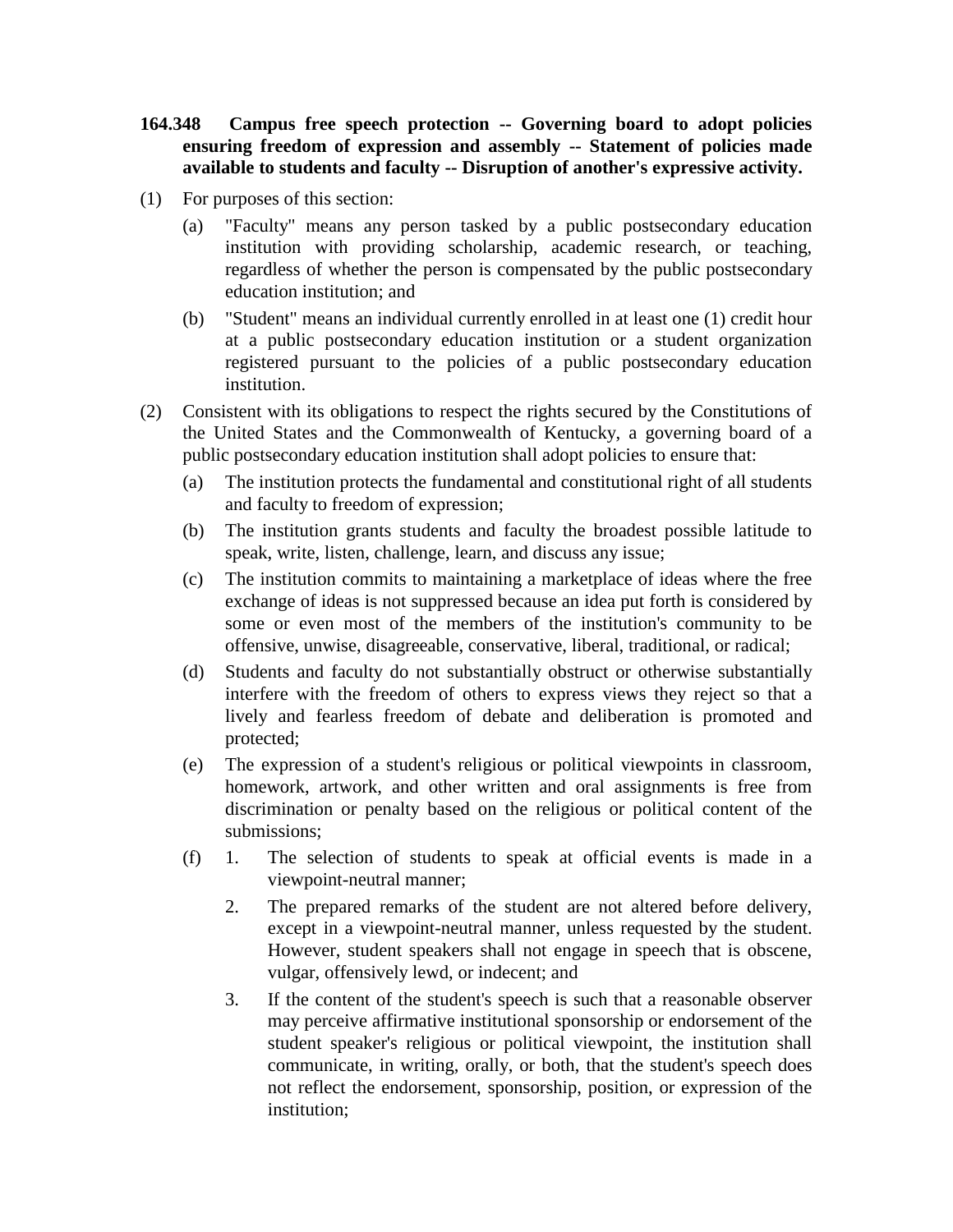- (g) Student religious and political organizations are allowed equal access to public forums on the same basis as nonreligious and nonpolitical organizations;
- (h) No recognized religious or political student organization is hindered or discriminated against in the ordering of its internal affairs, selection of leaders and members, defining of doctrines and principles, and resolving of organizational disputes in the furtherance of its mission, or in its determination that only persons committed to its mission should conduct such activities;
- (i) Student activity fee funding to a student organization is not denied based on the viewpoints that the student organization advocates;
- (j) The generally accessible, open, outdoor areas of the campus be maintained as traditional public forums for students and faculty to express their views, so that the free expression of students and faculty is not limited to particular areas of the campus often described as "free speech zones";
- (k) There shall be no restrictions on the time, place, and manner of student speech that occurs in the outdoor areas of campus or is protected by the First Amendment of the United States Constitution, except for restrictions that are:
	- 1. Reasonable;
	- 2. Justified without reference to the content of the regulated speech;
	- 3. Narrowly tailored to serve a compelling governmental interest; and
	- 4. Limited to provide ample alternative options for the communication of the information;
- (l) Permit requirements do not prohibit spontaneous outdoor assemblies or outdoor distribution of literature, although an institution may adopt a policy that grants members of the university community the right to reserve certain outdoor spaces in advance;
- (m) All students and faculty are allowed to invite guest speakers to campus to engage in free speech regardless of the views of the guest speakers;
- (n) Students are not charged fees based on the content of their speech, the content of the speech of guest speakers invited by students, or the anticipated reaction or opposition of listeners to the speech; and
- (o) The institution does not disinvite a speaker invited by a student, student organization, or faculty member because the speaker's anticipated speech may be considered offensive, unwise, disagreeable, conservative, liberal, traditional, or radical by students, faculty, administrators, government officials, or members of the public.
- (3) (a) Any person aggrieved by a violation of any policy adopted or required to have been adopted pursuant to subsection (2) of this section shall have a cause of action against the institution, or any of its agents acting in their official capacities, for damages arising from the violation, including reasonable attorney's fees and litigation costs.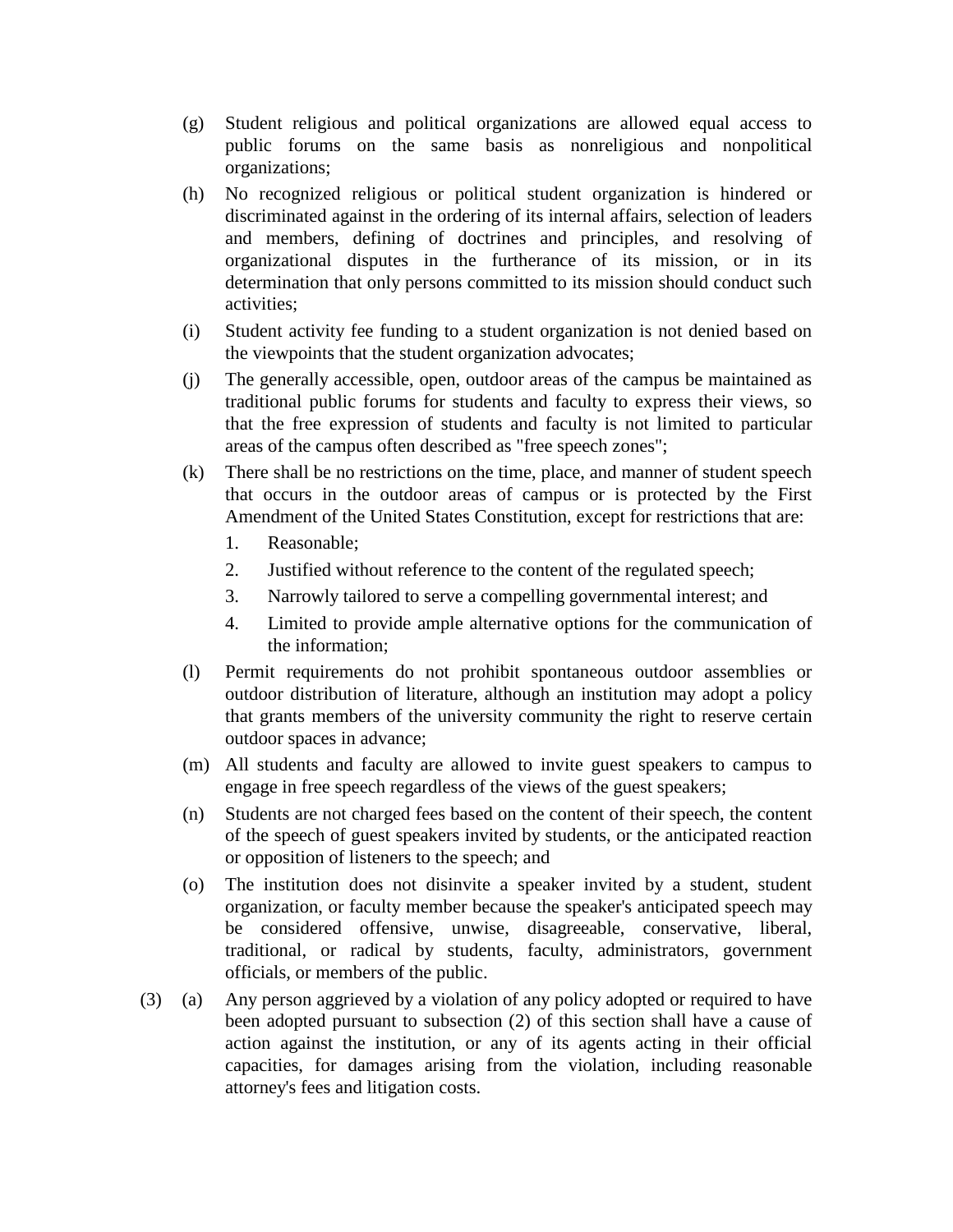- (b) A claim brought pursuant to this subsection may be asserted in any court of competent jurisdiction within one (1) year of the date the cause of action accrued. The cause of action shall be deemed to have accrued at the point in time the violation ceases or is cured by the institution.
- (c) Excluding reasonable attorney's fees and litigation costs, any prevailing claimant shall be awarded no less than one thousand dollars (\$1,000) but no more than one hundred thousand dollars (\$100,000) cumulatively per action. If multiple claimants prevail and the damages awarded would exceed one hundred thousand dollars (\$100,000), the court shall divide one hundred thousand dollars (\$100,000) amongst all prevailing claimants equally.
- (4) (a) The policies adopted pursuant to subsection (2) of this section shall be made available to students and faculty using the following methods:
	- 1. Publishing in the institution's student handbook and faculty handbook, whether paper or electronic; and
	- 2. Posting to a prominent location on the institution's Web site.
	- (b) The policies adopted pursuant to subsection (2) of this section may also be made available to students and faculty using the following methods:
		- 1. Mailing electronically to students and faculty annually using their institutionally provided e-mail addresses; or
		- 2. Including in orientation programs for new students and new faculty.
- (5) (a) Nothing in this section shall be construed to grant students the right to engage in conduct that intentionally, materially, and substantially disrupts another's expressive activity if that activity is occurring in a campus space previously scheduled or reserved for that activity or under the exclusive use or control of a particular group.
	- (b) Conduct intentionally, materially, and substantially disrupts another's expressive activity if it significantly hinders the expressive activity of another person or group, or prevents the communication of a message or the transaction of a lawful meeting, gathering, or procession by:
		- 1. Being of a violent or seriously disruptive nature; or
		- 2. Physically blocking or significantly hindering any person from attending, hearing, viewing, or otherwise participating in an expressive activity.
	- (c) Conduct does not intentionally, materially, and substantially disrupt another's expressive activity if the conduct:
		- 1. Is protected under the First Amendment to the United States Constitution or the Constitution of the Commonwealth of Kentucky, including but not limited to lawful protests and counter-protests in the outdoor areas of campus generally accessible to the public, except during times when those areas have been reserved in advance for other events; or
		- 2. Is an isolated occurrence that causes minor, brief, and nonviolent